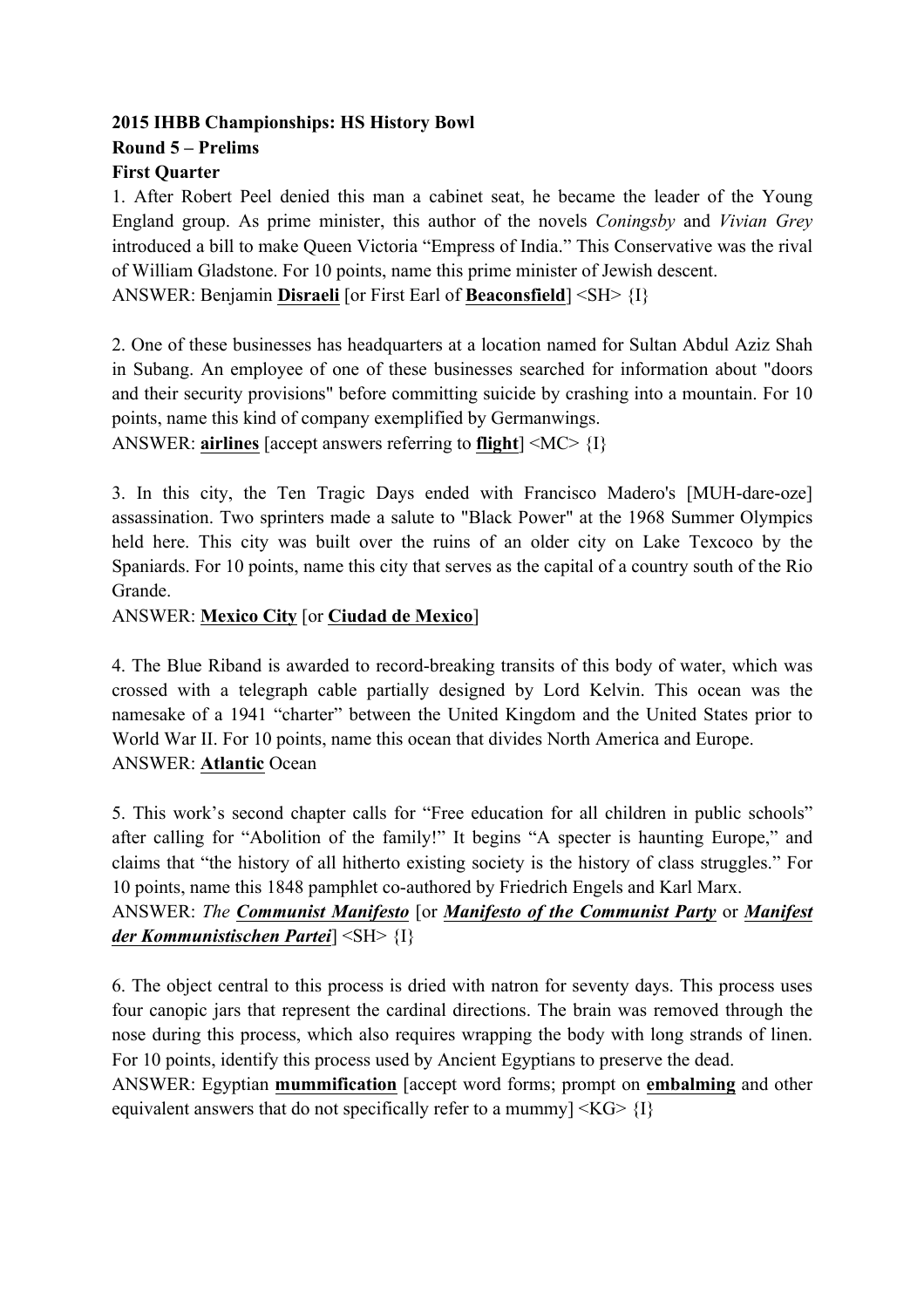7. This world leader employed choirmaster William Cornish, and his daughter gave Thomas Tallis a monopoly on music printing. According to popular legend, he wrote "Greensleeves" for his second wife. For 10 points, name this composer and English monarch who married and beheaded Anne Boleyn.

ANSWER: King **Henry VIII** <CW> {I}

8. This man's New York estate is named Kykuit (**pr. KIE-quit**). Along with Henry Flagler and several investors, he led the "Cleveland Conquest" to take out business competitors. This man referred to company critic and muckraker Ida Tarbell as "Miss Tarbarrel." For 10 points, name this patriarch of a wealthy American family, the founder of the Standard Oil Company. ANSWER: John Davison **Rockefeller** Sr. <MC> {I}

## **Second Quarter**

1. This man gained power through the Instrument of Government. This man led an invasion of Ireland in 1649. This man was known as Old Ironsides while a general in the New Model Army. What man led the Roundheads against the Royalists during the English Civil War and took power as Lord Protector following it?

ANSWER: Oliver **Cromwell**

BONUS: After Colonel Pride purged the Long Parliament, what name was given to the remaining legislative body, of which Cromwell was a member?

ANSWER: **Rump** Parliament

2. Clues to the proper date range of this work's composition include a raid on the Frisians and frequent references to "Geats" and "Geatland" in what's now Sweden. In this poem, attacks on the mead hall of Heorot lead to a plea for aid from King Hrothgar. For 10 points, name this poem in which a dragon and the monster Grendel are slain by the title hero.

ANSWER: *Beowulf* <MJ>

BONUS: *Beowulf* was written in what precursor to a modern language? ANSWER: **Old English** (prompt on English; do not accept Middle English)

3. This region's namesake mountain range is the eastern section of the Cantabrian Mountains. A city in this region contains a Frank Gehry-designed Guggenheim Museum. For 10 points, Bilbao is in what autonomous community of the Western Pyrenees mountains and northern Spain, whose native language is a linguistic isolate?

ANSWER: **Basque** Country [or **Euskadi**, or País **Vasco**]

BONUS: Santiago de Compostela is the capital of which other northern Spanish autonomous community, home to a language more closely related to Portuguese than Spanish? ANSWER: **Galicia** [or **Galiza**]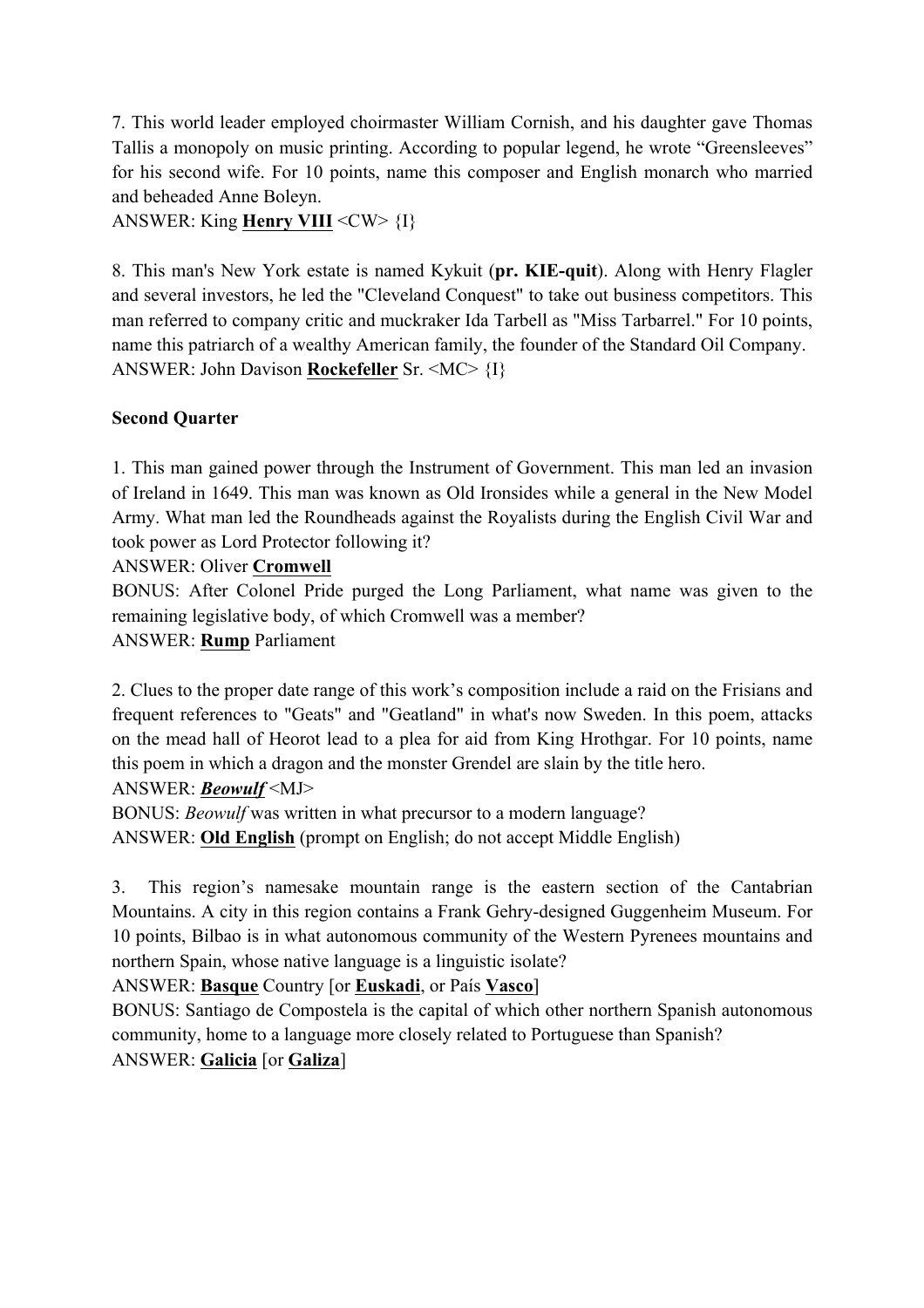4. Fredegar claims that the kings of this dynasty descended from a mythical sea creature called the Quinotaur. Much of its history survives only through the writing of Gregory of Tours. It ended when Pope Zachary deposed Childeric III. Saint Remigius baptized this dynasty's founder Clovis I. For 10 points, name this Frankish dynasty that preceded the Carolingians.

ANSWER: **Merovingian** Dynasty

BONUS: Childeric III suffered what fate, which involves the cutting of all the hair on the scalp as a sign of humility?

ANSWER: he was **tonsure**d [accept word forms] <CKM> {I}

5. During this event, a band is said to have played "Nearer, My God, to Thee." J. Bruce Ismay controversially fled this event early, while Margaret Brown stayed to help. This disaster for the White Star Line occurred despite warnings from the SS *Californian* about dangerous icebergs. For 10 points, identify this 1912 event in which a supposedly unsinkable ship capsized.

ANSWER: sinking of the RMS *Titanic*

BONUS: What businessman was the richest person aboard the Titanic, but died as a result of Lightoller's insistence that only women and children board the lifeboats?

ANSWER: John Jacob **Astor** IV <KG> {I}

6. This man fought the War of Knives with Andre Rigaud, and he was eventually captured by Charles Leclerc. This man's officers included future emperors Henri-Christophe and Jean-Jacques Dessalines. For 10 points, name this leader of the Haitian Revolution.

ANSWER: Toussaint L'**Ouverture** [or Francois Dominique Toussaint L'**Ouverture**; or Toussaint **Breda**]

BONUS: What disease killed many French soldiers during the Haitian Revolution and was later investigated by Walter Reed?

ANSWER: **yellow fever** <JB> {I}

7. Millard Tydings investigated this man's claims, which sparked Margaret Chase Smith's "Declaration of Conscience" speech. This person was finally brought down after Joseph Welch asked him if he had "no sense of decency" during hearings with the U.S. Army. For 10 points, name this man nicknamed "Tail Gunner," a Senator who helped fuel the Red Scare in the 1950s.

ANSWER: Joseph **McCarthy**

BONUS: McCarthy was supported by Joseph, the scion of what Massachusetts family, which had another member later become President?

## ANSWER: **Kennedy** <JZ> {I}

8. This philosopher's ideas received state support after the accession of the Han Dynasty, and he outlined five relationships, including father and son and husband and wife. This thinker of the Spring and Autumn Period composed the Analects. For 10 points, name this advocate of filial piety who created the belief system, prominent in China, which bears his name? ANSWER: **Confucius** [or **Kongzi**; or **Kong Fuzi**] [NC]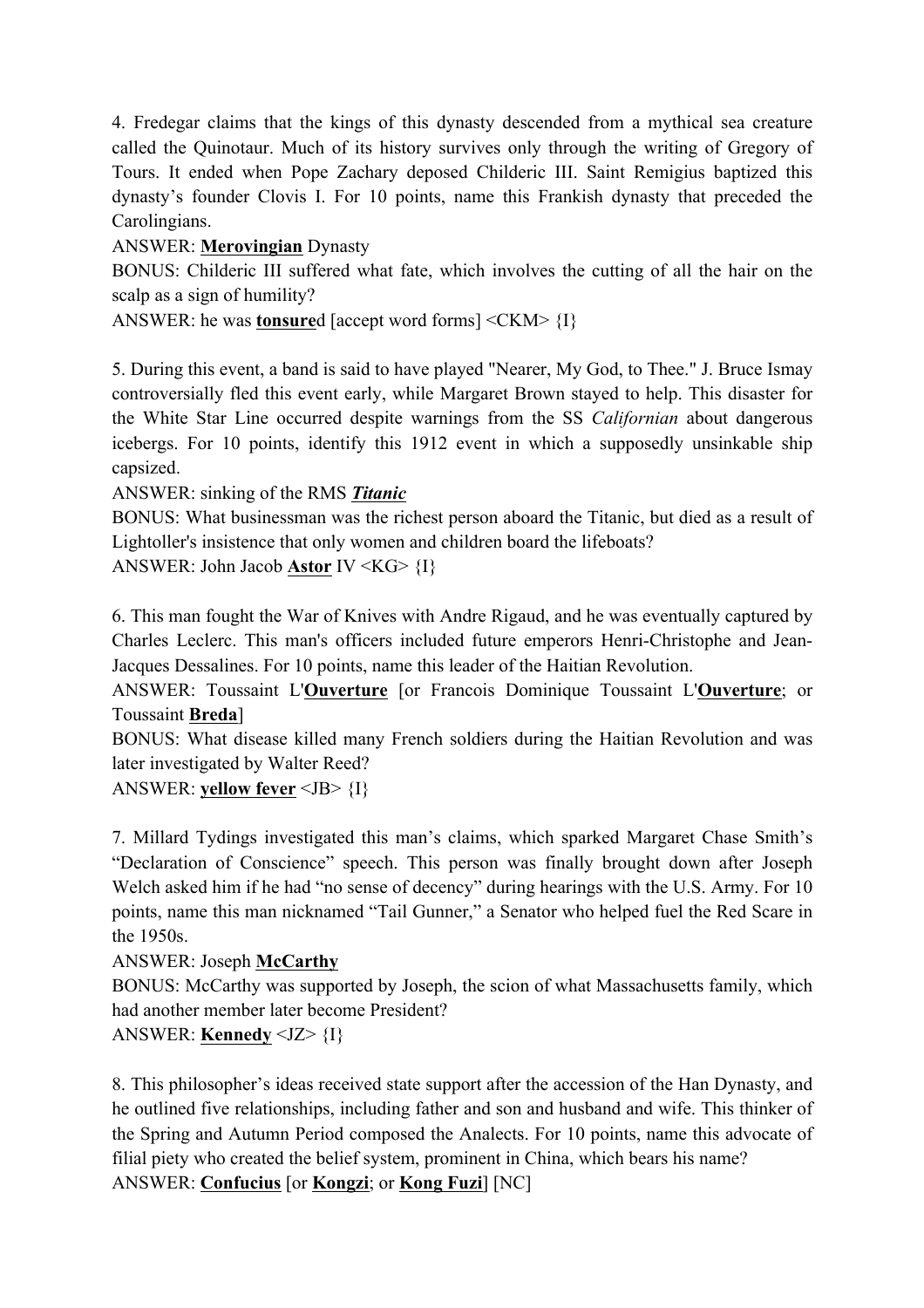BONUS: Many Chinese belief systems describe opposite-yet-complementary forces with what two terms, symbolized by a circle with white and black regions? ANSWER: **yin** and **yang** [accept in either order]

# **Third Quarter 60 Second Round**

Categories:

## **If teams are going to substitute, they must do so before the categories are revealed!**

AMERICA IN 1919, AGE OF EXPLORATION, HISTORY OF FOOD

AMERICA IN 1919,

In 1919, the United States… 1. Had completed fighting in what war the previous year? ANSWER: **World War I** [or the **First World War**; or the **Great War**]

2. Did not ratify what treaty, signed at the Paris Peace Conference? ANSWER: Treaty of **Versailles**

3. Was led by what Democratic President? ANSWER: Woodrow **Wilson** [or Thomas Woodrow **Wilson**]

4. Approved what amendment guaranteeing women's suffrage? ANSWER: **Nineteenth** Amendment

5. Saw multiple bombings carried out by followers of what anti-state philosophy? ANSWER: **anarchism** (accept word forms)

6. Experienced a massive race riot in July in what Midwestern city? ANSWER: **Chicago**, Illinois

7. Experienced a disaster in which this substance burst out of a tank in Boston? ANSWER: **Molasses**

8. Saw a five-day general strike in what western city, now home to the Space Needle? ANSWER: **Seattle**  $|MC>$  {I}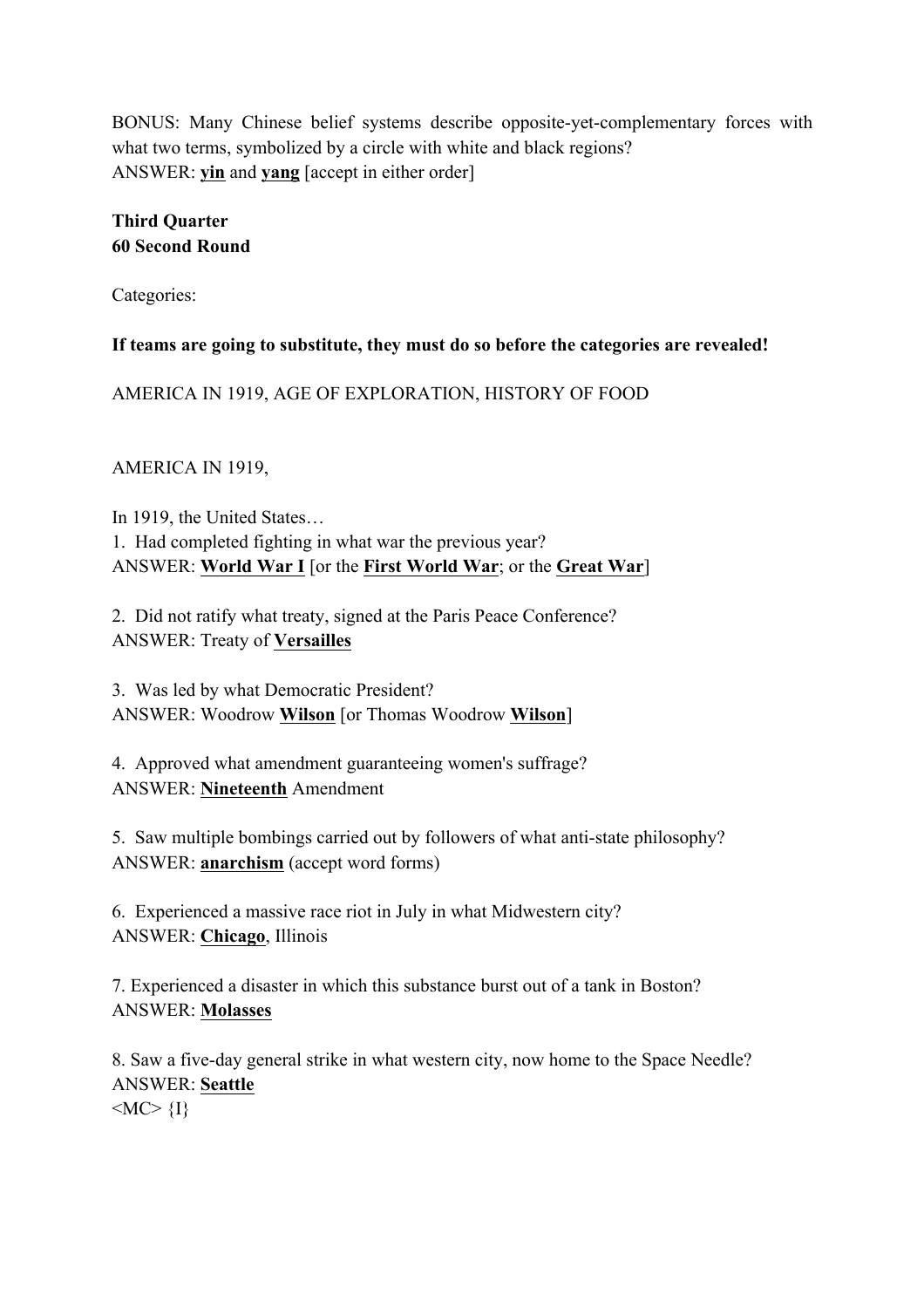AGE OF EXPLORATION Which European explorer…

1. Discovered the New World in 1492? ANSWER: Christopher **Columbus** [or Cristoforo **Colombo**; or Cristobal **Colon**]

2. Crossed Panama and became the first European to see the Pacific Ocean? ANSWER: Vasco Nunez de **Balboa**

3. Named Florida while unsuccessfully searching for the Fountain of Youth? ANSWER: Juan Ponce **de Leon**

4. Was the first to reach India by sea in 1498 by rounding the Cape of Good Hope? ANSWER: Vasco **da Gama** [or **Count of Vidigueira**]

5. Reached the Cape of Good Hope but his crew would not let him continue to India? ANSWER: Bartolomeu **Dias** [or Bartholomew **Diaz**]

6. In the pay of France explored the North American coast? The entrance to New York harbor was named for him. ANSWER: Giovanni da **Verrazzano**

7. Launched the age of discovery by funding and supporting Portuguese exploration of the African coast?

ANSWER: Prince **Henry the Navigator** [or H**enrique, o Navegador**; or Infante Dom **Henrique de Avis**, Duke of Viseu; prompt on **Henry**]

8. Sailed to Canada for England in 1497? ANSWER: John **Cabot** [or Giovanni **Caboto**]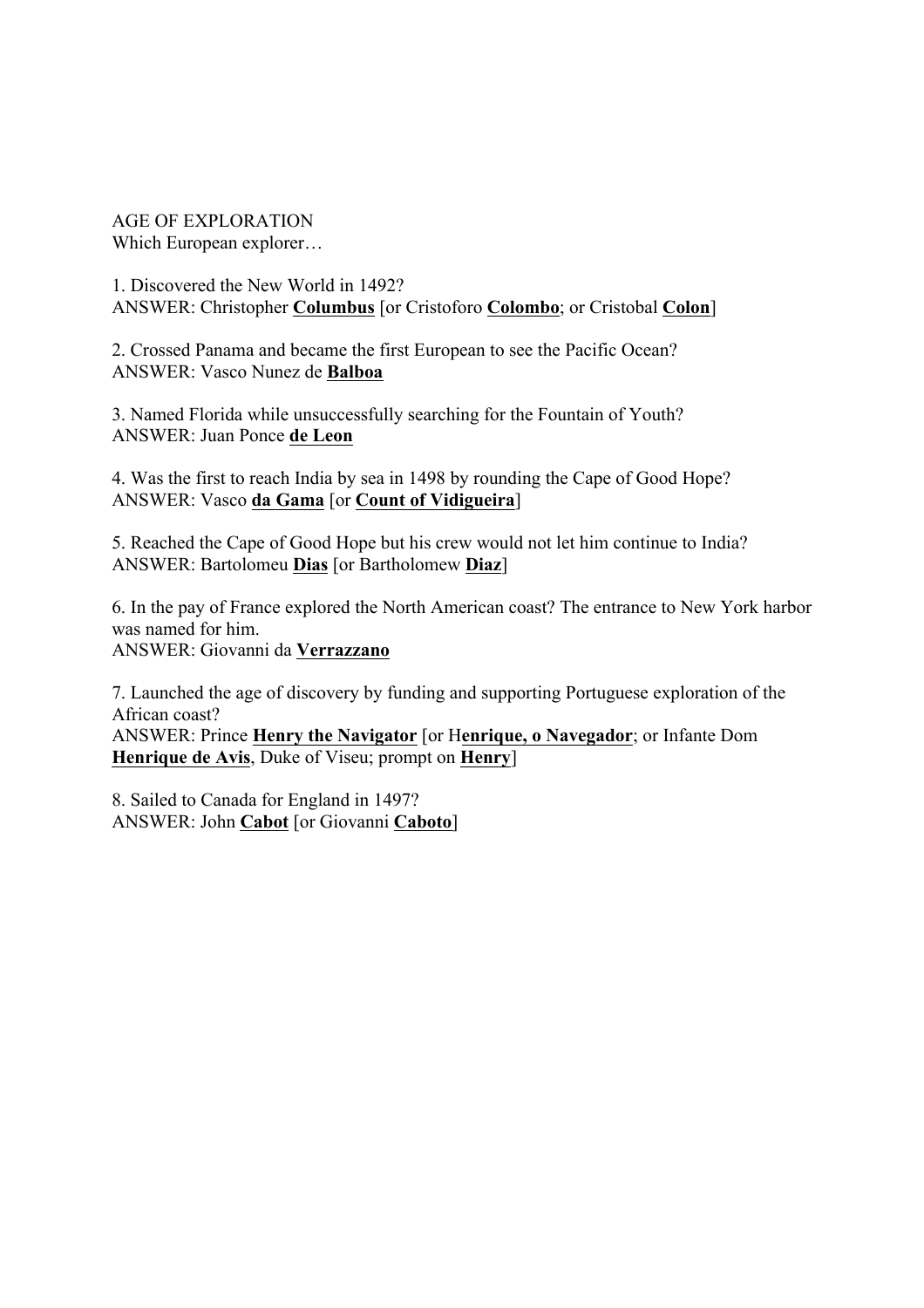#### HISTORY OF FOOD

What… 1. Crop was cultivated by the Greeks to make "virgin oil?" ANSWER: **olive**s

2. Plant, sometimes called maize, was extensively cultivated by the Aztecs? ANSWER: **corn**

3. Country suffered a massive potato famine in the  $19<sup>th</sup>$  century? ANSWER: Republic of **Ireland**

4. Capital of Aquitaine is a major source of French red wine? ANSWER: **Bordeaux**

5. Largest German state by area developed *Weisswurst*, or white sausage? ANSWER: **Bavaria**

6. Durable food made from water, flour, and salt was eaten by American Civil War troops? ANSWER: **hardtack**

7. Narragansett dish is made from lima beans and corn? ANSWER: **succotash**

8. Food was fermented to make *garum*, an ancient delicacy? ANSWER:  $fish \leq k \geq \{I\}$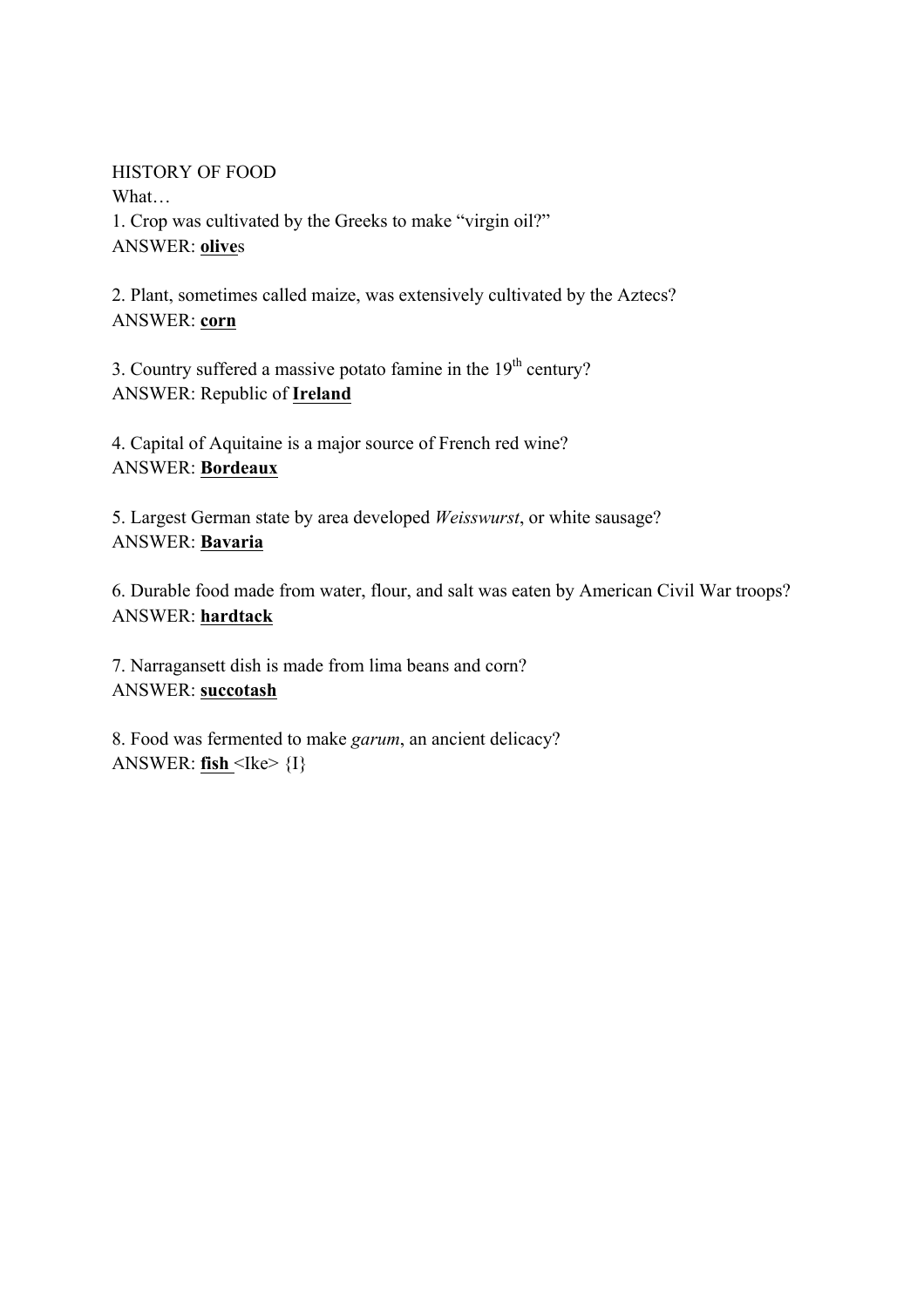#### **Fourth Quarter**

1. **This city, overlooked by the North Shore Mountains, has a SeaBus ferry across Burrard Inlet, and a Seawall protecting the coast of a landmark adjacent to its (+) Coal Harbor. The Expo Line is the part of this city's automated SkyTrain system. This city is home to (\*)** Stanley Park and is at the western end of the Fraser Valley. For 10 points, name this Canadian site of the 2010 Winter Olympics, the largest city in British Columbia. ANSWER: City of **Vancouver**, British Columbia <CW> {I}

2. **This man replaced Alexander Dalrymple as the leader of a voyage to observe a transit of Venus. During that voyage, this man stopped in "Stingray (+) Harbor," where his men collected so many species that it was renamed (\*)** "Botany Bay." This commander of the *Endeavor* proved that New Zealand was composed of two islands. For 10 points, name this British explorer whose three eighteenth-century voyages mapped much of the Pacific Ocean.

ANSWER: James **Cook** <DW> {I}

3. **This man, a non-philosopher who discussed philosophy with the Bloomsbury Group, proposed the underlying assumptions that Alvin (+) Hansen used to make the IS/LM model. This man argued that demands for heavy reparations would cripple (\*)** Germany's economy in *The Economic Consequences of the Peace.* For 10 points, name this Cambridge economist whose *General Theory* argued for government deficit spending during recessions.

ANSWER: John Maynard **Keynes** <MJ> {I}

4. **Theologian Jonathan Edwards briefly served as president of this institution while it was still named merely for the state it's located in. This school traded a cannon back and forth with its historic rival (+) Rutgers in the 19th century, before its dining societies developed into the current** (\*) "eating clubs." For 10 points, name this Ivy League university located in New Jersey.

ANSWER: **Princeton** University [prompt on **College of New Jersey**, accept "**Nassau Hall**" before mention]  $\langle MJ\rangle$  {I}

5. **This place was the last holdout of Manuel Cos before his surrender to Edward Burleson following the Siege of Bexar** (pr. bay-ar)**. After James Neill left, William (+) Travis and Jim Bowie shared control of this site, whose defense was compared by Anson Jones to** (\*) that "of the pass of Thermopylae." For 10 points, around 200 defenders were killed during an 1836 siege of what San Antonio mission and fort, leading to cries to "Remember" it?

ANSWER: the **Alamo** [prompt on **San Antonio** before read]